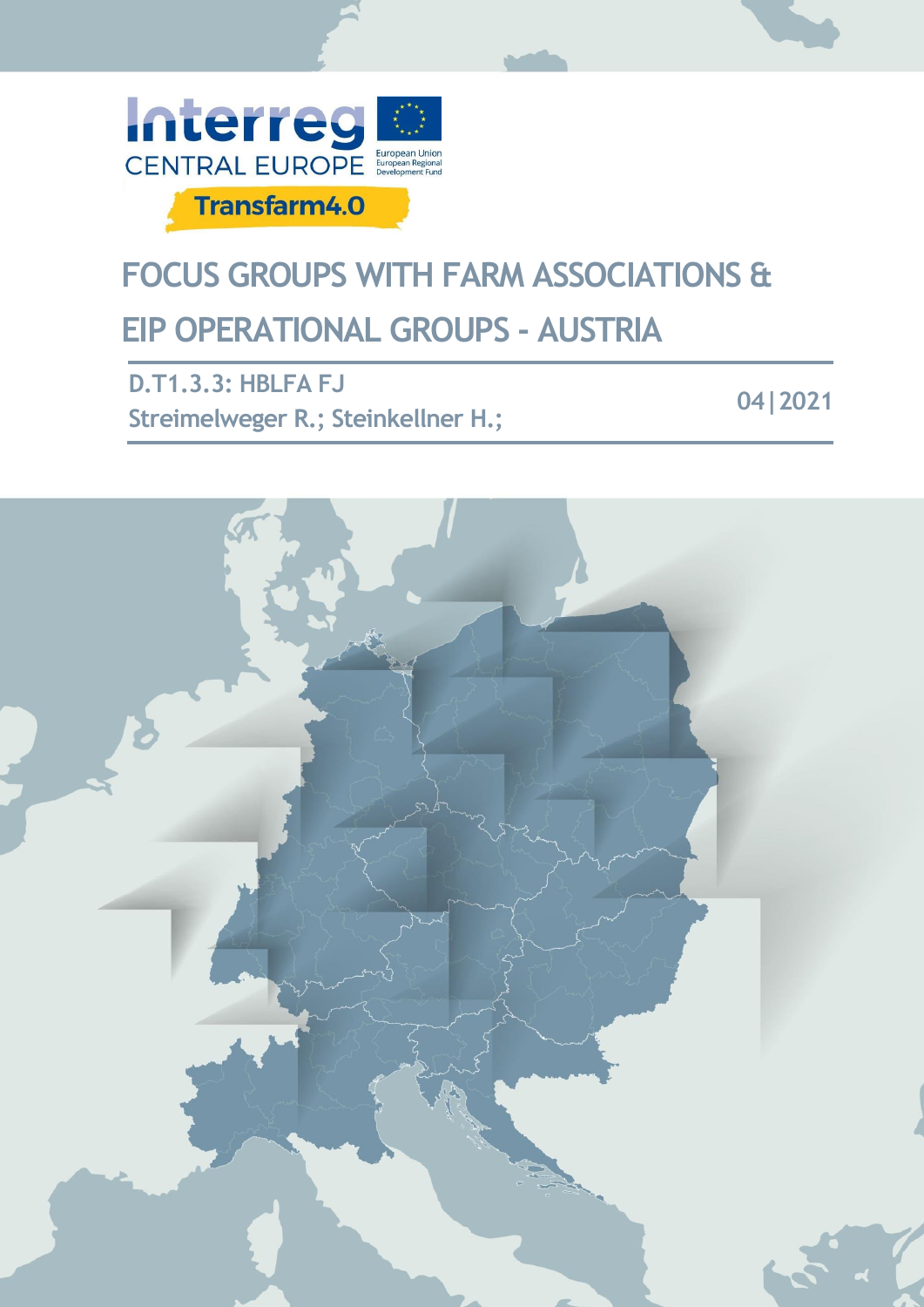



### **Contents**

| 1.4. Examples of existing initiatives (e.g. results from EIP-Agri-Projects) 5 |
|-------------------------------------------------------------------------------|
| 1.5. Innovation needs/requests for precission farming in the future 7         |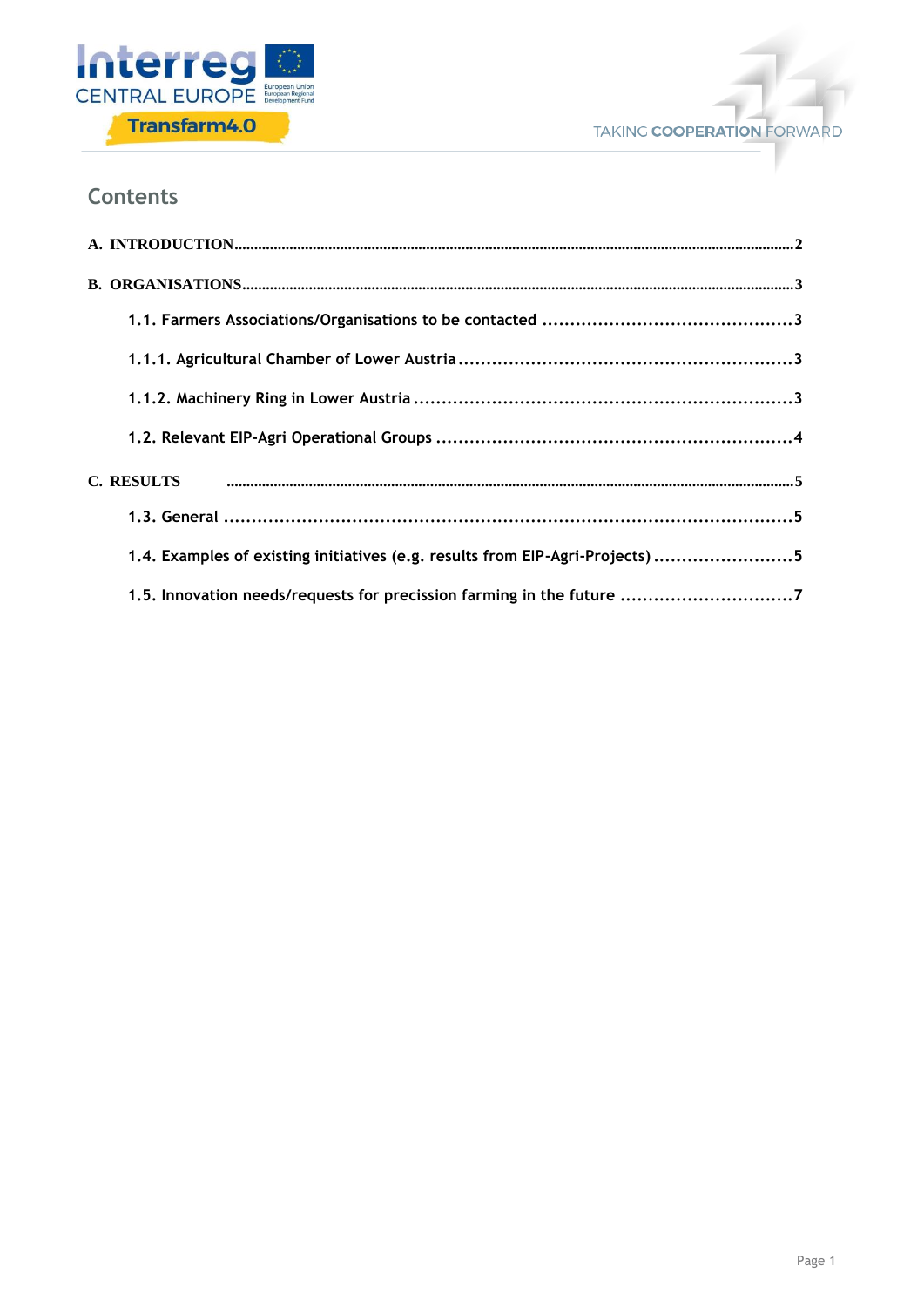



# <span id="page-2-0"></span>**A.Introduction**

The aim of this task is to interview representatives of farms associations and EIP operational groups and learn how tech trajectories of PF are influencing them and how they could be led to catch the industry and farmers needing.

The Focus group was held online on April 08 2021, from 10:00 to 11:30.

#### Participants:

- Ing. Mathias Brunner (MR NÖ)
- Lukas Handl (EIP GIS-ELA)
- Ing. Stefan Polly (LK NÖ)
- DI Christian Rechberger (HBLFA FJ-BLT)
- Helmut Steinkellner (HBLFA FJ-JR)
- DI Reinhard Streimelweger LL.M. (HBLFA FJ-JR)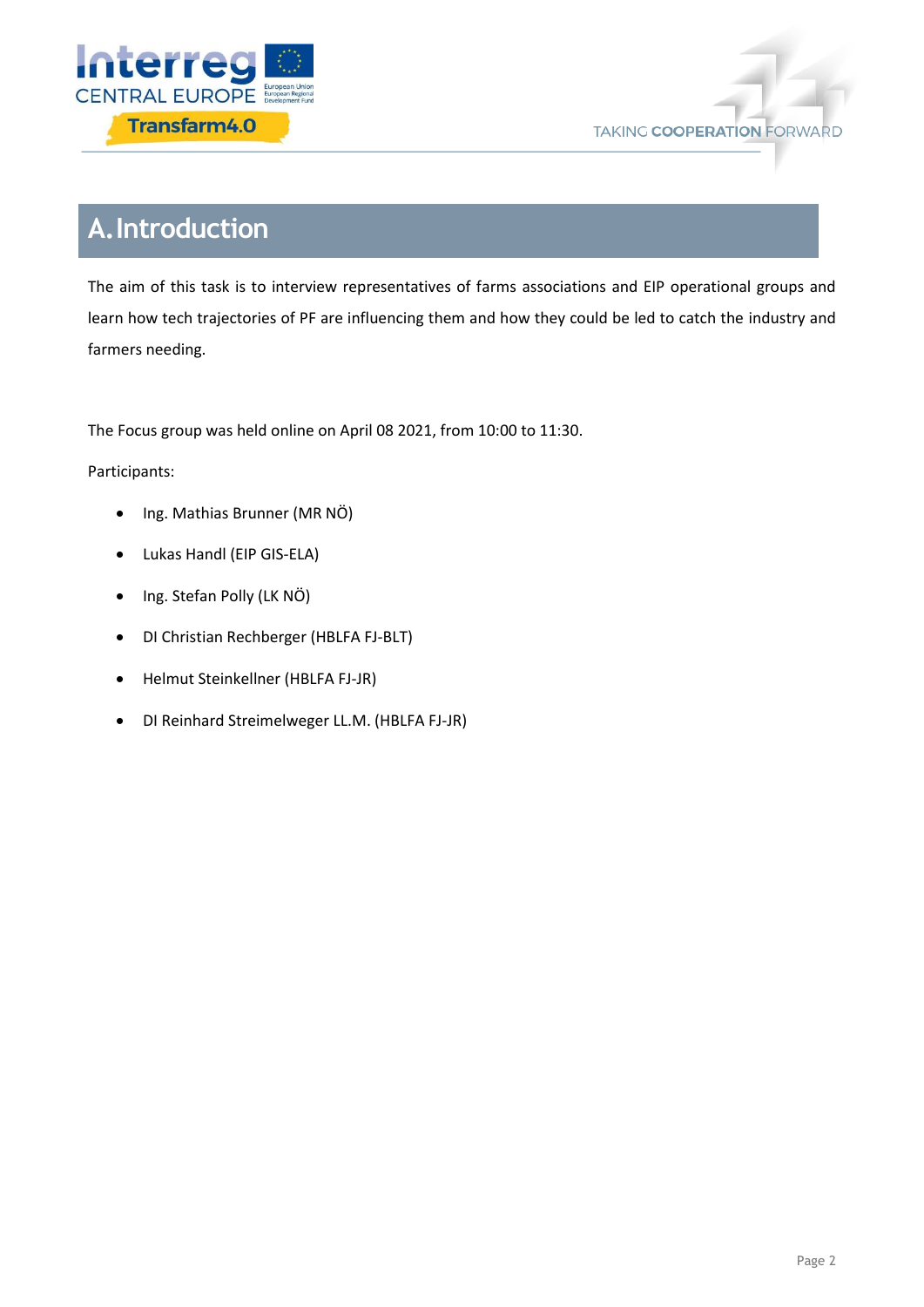



# <span id="page-3-0"></span>**B.Organisations**

### <span id="page-3-1"></span>**1.1. Farmers Associations/Organisations to be contacted**

<span id="page-3-2"></span>**1.1.1. Agricultural Chamber of Lower Austria**

Landwirtschaftskammer NÖ, abbreviated LK NÖ, [\(https://noe.lko.at/\)](https://noe.lko.at/) is the legal representation of farmers in Lower Austria. This institution provides farmers with information, consulting and all kinds of events.

Excerpt of the range of offers to make digitisation useful for farmers from LK NL side<sup>1</sup>:

- LK drone deployment
- To better communicate the topic of "cattle handling and animal welfare", for example with the "Echemer Kuhbrille", virtual reality goggles
- Lane planning for steering systems
- More:
	- o "COWS & MORE" digital vulnerability analysis for dairy cattle barns
	- o App list for farmers and foresters listing of useful apps on the website of the LK noe.lko.at
	- o Digital information channels Whatsapp, lk-warning service, crop production newsletter
	- $\circ$  Digital learning online courses, webinars and farminars are continuously expanded
	- o Specific educational events

### <span id="page-3-3"></span>**1.1.2. Machinery Ring in Lower Austria**

Maschinenring NÖ, abbreviated MR NÖ, [\(https://www.maschinenring.at/\)](https://www.maschinenring.at/) is an association that includes agricultural entities which jointly use agricultural and forest machines, and that arranges for agricultural manpower when needed. MR NÖ already operates PF machinery services ( [https://www.maschinenring.at/leistungen/agrar\)](https://www.maschinenring.at/leistungen/agrar), for example:

- MR provides a "Real Time Kinematic" (RTK)-Signal for exact driving
- MR Nutrient Management

1

**<sup>1</sup>** Source: Polly S.: Digitalisierungsoffensive: Drohne, Kuhbrille & Lenksystem, in: lk online ( https://noe.lko.at/digitalisierungsoffensive-drohne-kuhbrille-lenksystem+2500+3021290), abgerufen am 13.04.2021.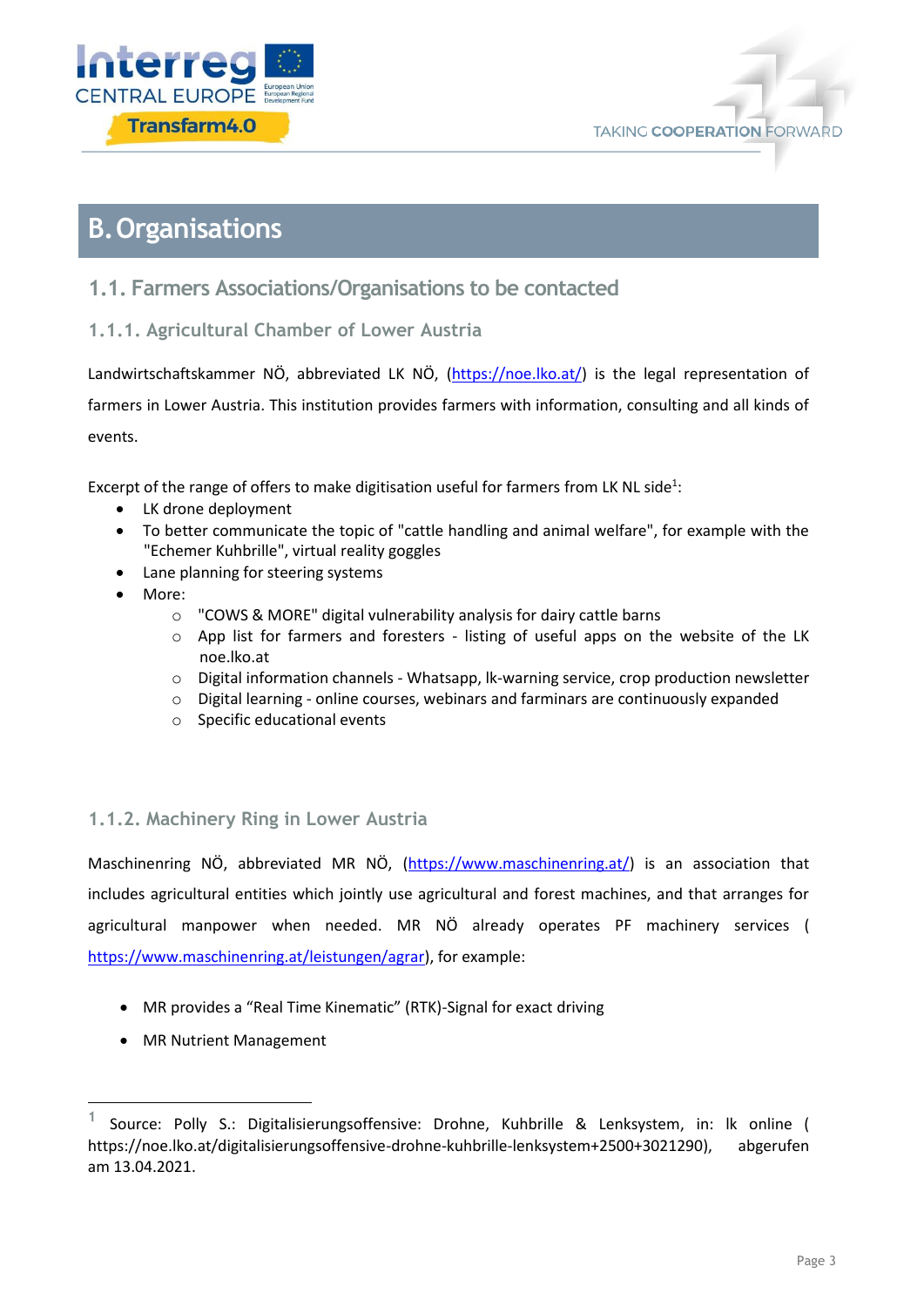



## <span id="page-4-0"></span>**1.2. Relevant EIP-Agri Operational Group**

| Title                       | Geographic Information Systems for Site-Specific<br>Management Aimed at Increasing Efficiency and<br>Greening in Austrian Agriculture                                                                                                                                                                                                                                                                                                                                                                                                                                                       |
|-----------------------------|---------------------------------------------------------------------------------------------------------------------------------------------------------------------------------------------------------------------------------------------------------------------------------------------------------------------------------------------------------------------------------------------------------------------------------------------------------------------------------------------------------------------------------------------------------------------------------------------|
| Geographical<br>location    | Austria                                                                                                                                                                                                                                                                                                                                                                                                                                                                                                                                                                                     |
| Keywords                    | Agricultural production system<br>Farming practice<br>Farming equipment and machinery<br>Plant production and horticulture<br>Fertilisation and nutrients management                                                                                                                                                                                                                                                                                                                                                                                                                        |
|                             | Soil management / functionality                                                                                                                                                                                                                                                                                                                                                                                                                                                                                                                                                             |
| <b>Starting</b><br>End date | $2018 - 2020$                                                                                                                                                                                                                                                                                                                                                                                                                                                                                                                                                                               |
| Main<br>funding<br>source   | Rural development 2014-2020 for Operational Groups<br>(in the sense of Art 56 of Reg. 1305/2013)                                                                                                                                                                                                                                                                                                                                                                                                                                                                                            |
| Description                 | Essential steps of the project are: (1) Examination of the<br>available GIS software for their suitability regarding<br>the requirements for systems and imports of data from<br>various sources, (2) generation of yield potential and<br>application maps by means of various methods with<br>priority on the automation of the generation of maps and<br>the simple easy operability, (3) transfer of the maps on<br>the working tools and development and/or testing of the<br>use of the maps, and (4) documentation, publication<br>and spreading of project results and experiences. |
| Contact<br>person           | Lukas Handl, Josephinum Research<br>Rottenhauser Straße 1, 3250 Wieselburg, Austria<br>https://gis-ela.josephinum.at/<br>https://www.josephinum.at/forschung-und-<br>pruefung/agrartechnik/projekte/gis-ela.html                                                                                                                                                                                                                                                                                                                                                                            |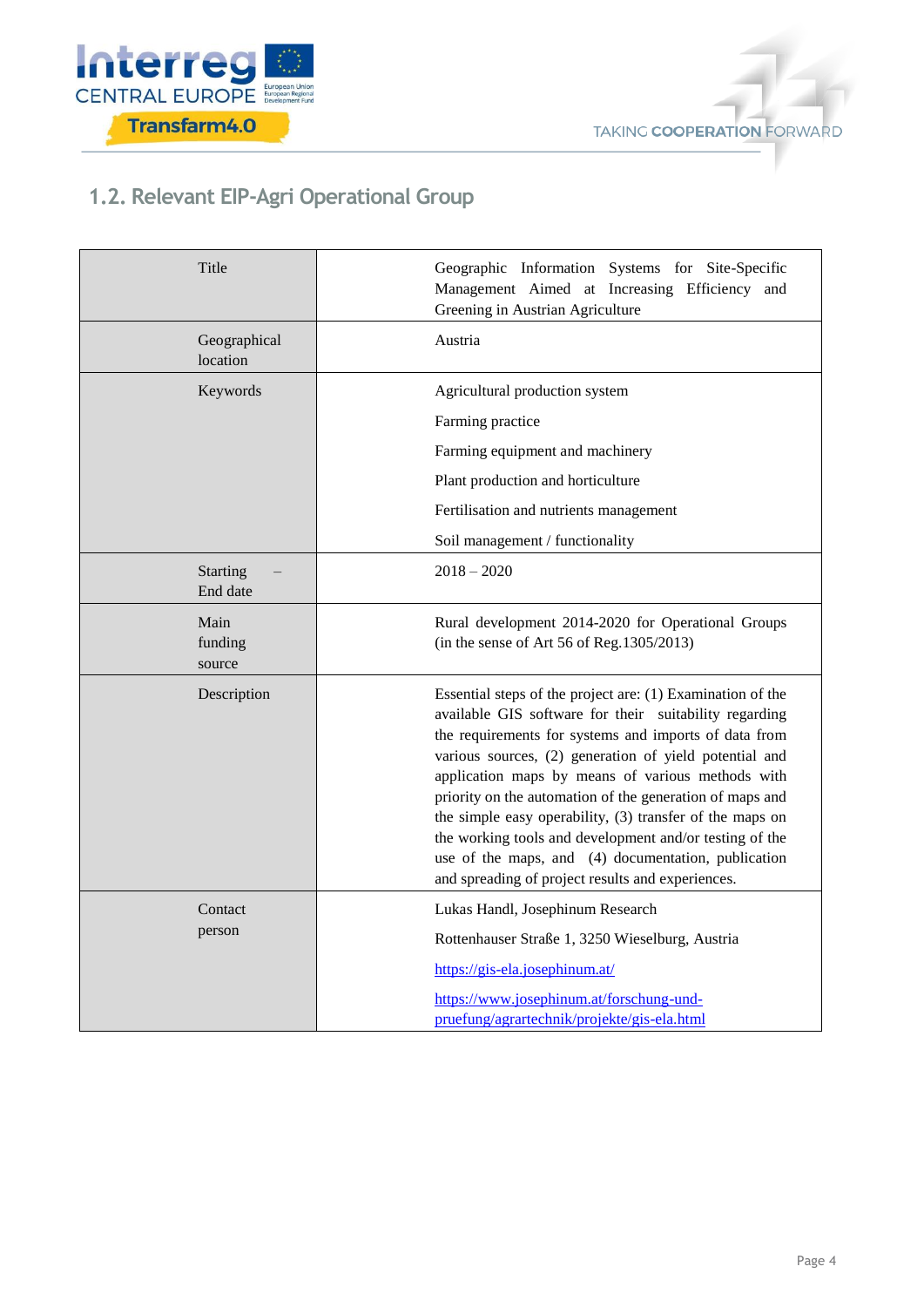



# <span id="page-5-0"></span>**C.Results**

<span id="page-5-1"></span>**1.3. General**

We planned for the Transfarm focus group in Austria the following question and structure.

**TOPIC:** Technological requirements and developments in the field of precision farming.

**Aim:** What is needed in the field of PF? How to improve technology transfer from research and industry to the user (farmer)?

#### **There were two central questions:**

**Question 1**: What requirements do the users/farmers/associations have for the agricultural machinery industry in the area of precision farming? What is offered itself?

**Question 2**: What initiatives/despires are made by the participant's organisation itself and for the agricultural machinery industry in the area of precision farming applications? How can a technology transfer from research via industry to the farmer succeed better?

**Structure Focus Group:** Online, Participants: 4-7 persons-Duration: 90 min, Invited organisations: farm associations, EIP Agri Group member, and machinery ring (Service provider in the agricultural sector)

Question number 1 allows to define the needs/requirements from the groups associations and understand what emerged from their work.

Question number 2 collects their request/despires on the next steps of PF development and uptake.

### <span id="page-5-2"></span>**1.4. Examples of existing initiatives (e.g. results from EIP-Agri-Projects)**

### **1.4.1. Agricultural Chamber of Lower Austria**

A problem the Agricultural Chamber (LK NÖ) hear often is, that farmers think that Precision Farming (PF) systems are not profitable. Or the farmers at least cannot see the advantage. So to encourage farmers to operate PF systems, it would be necessary to get publications of independent organizations, which show the amount of money a farmer can safe by using PF. Because the Chamber is an organization that also provides help for farmers, they know of the troubles a PF system can cause. A big problem is, that there are systems which are not compatible. So most of the time it is the format of the data which is used. Even if this data is in an ISO certified form. So the farmers have to call the supportservice of the machine, which does not work. The support is able to help them by converting the data in a format, the machine was able to use. A key initiative on the part of the Chamber is the focus on drones and showing what this technology can do, and farmers can try it out.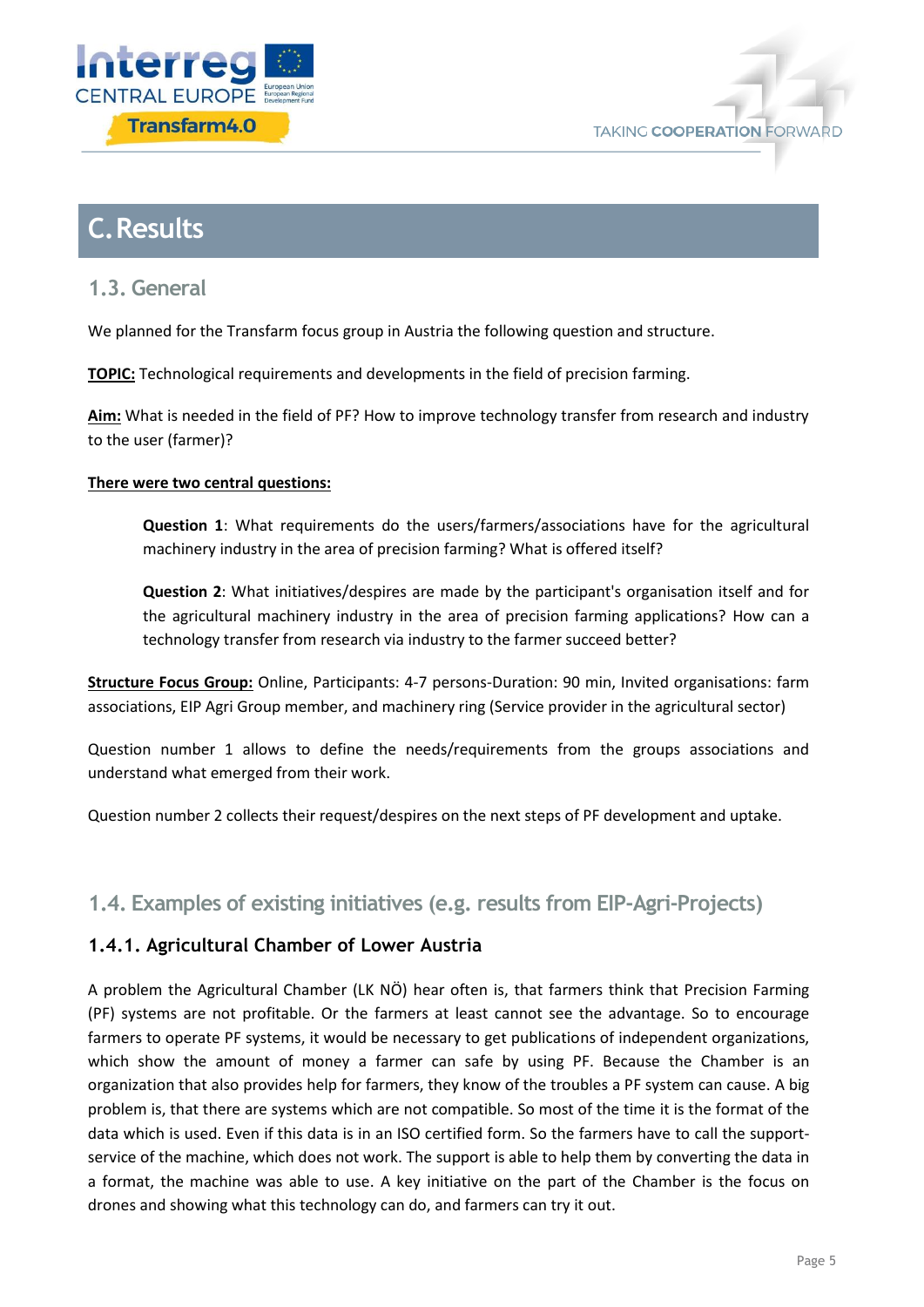

### **1.4.2. Machinery Ring in Lower Austria**

The Machinery Ring (MR NÖ) as an association that provides a long list of services. According to them, the most important service is the RTK correction signal they provide. The MR also offers a "Smart-Antenna" which is used in land surveying. In Styria, the Machinery Ring supply sensors for the soil which is still in an early stage. Another service is the creation of application maps. The contractor mentioned that precision farming has quite a chance on the Austrian market, but there are still some problems that must be solved first. They mentioned three massive problems.

1. Price

First of all, they mentioned that the price (especially the initial investment) of some PF systems is too high. The suggestion of the contractor was that if there is a furtherance which supports the farmer investing in the technology would lead to an increased demand. The creation of a cooperation between farmers would help to divide the costs between the farmers.

2. Compatibility

Another big problem is the compatibility of the systems used. Their experience shows them that sometimes, one part of the machinery combination does not cooperate with the rest. So if one of them fails, the whole machine doesn't work. They had the most problems with the connection of the terminal, FMIS or the machine (sowing machine or fertilize spreader). This leads to the next problem.

3. After sale support

The last major problem they mentioned was with farmers who already invested in the technique but had problems in operation this technique. The machinery vendor showed the technique only once to the farmer, when he bought it, and that is far too little. Precision Farming is a complicated issue, which you cannot learn in this one lesson in a few hours. So the Machinery Ring says, if the After-Sale consultation would be better, more farmer would choose precision farming technique. The best way to do that is with videos, which shows in short, how the technique operates and which advantages the farmer has from it.

### **1.4.3. EIP operational Group "GIS-ELA"**

The GIS-ELA project assumes that the PF application must be easy to use for the farmer. Therefore, the application is provided via an app, which is free of charge and easy to use via smartphone or tablet. Researching close to the practical use of satellite-data, EIP thinks that Europe is already on the right way and that there is already positive feedback. But there are still some problems. EIP had some serious troubles in the beginning of using different technologies and they were able to solve them. For example: The problem with one of their devices was that the technics (hardware) for PF was purchased and also cooperating with each other, but the farmer had not bought all of the software. So he had to buy two more activations, which both costs about 1000€. So this was the point, when the use of the PF system in general became difficult. Another issue is the way of getting the right application map for the